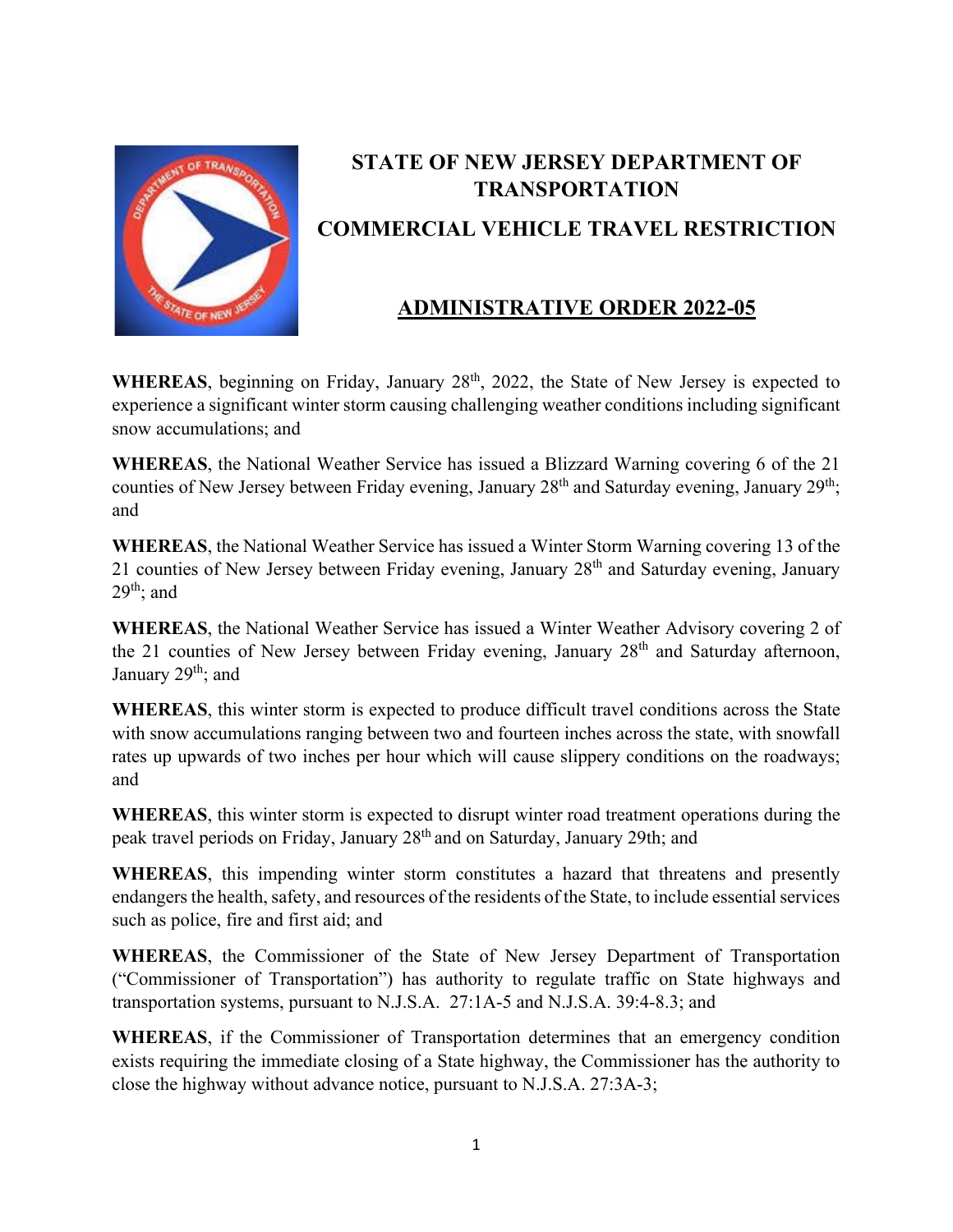**NOW, THEREFORE, on this 28th day of January, 2022,** I, Diane Gutierrez-Scaccetti, the Commissioner of Transportation, hereby **ORDER** the following:

- 1. All tractor-trailers, empty straight CDL-weighted trucks, passenger vehicles pulling trailers, recreational vehicles and motorcycles, except vehicles exempted in paragraph 3, are prohibited from travelling on the following State highways.
	- a. Interstate 76 (entire length);
	- b. Interstate 78 (entire length);
	- c. Interstate 80 (entire length);
	- d. Interstate 195 (entire length);
	- e. Interstate 280 (entire length);
	- f. Interstate 287 (entire length);
	- g. Interstate 295 (entire length);
	- h. Interstate 676 (entire length); and
	- i. New Jersey Route 440, both directions from the Outerbridge Crossing to I-287
- 2. This restriction does not apply to
	- a. The New Jersey Turnpike
	- b. The Garden State Parkway
	- c. The Atlantic City Expressway
- 3. This prohibition shall not apply to the operation of the following vehicles or the following people:

a. Public safety vehicles, sworn and civilian public safety personnel, including those providing services at correctional facilities, and private sector security personnel;

b. Public works vehicles and public works personnel, including contract personnel supporting public works operations;

c. Public transportation vehicles and public transportation personnel, including contract personnel supporting public transportation operations;

d. Government personnel conducting official business;

e. Utility company vehicles and personnel, including contract personnel supporting utility response and restoration efforts;

f. Personnel directly supporting public storm response operations, including but not limited to emergency shelter personnel;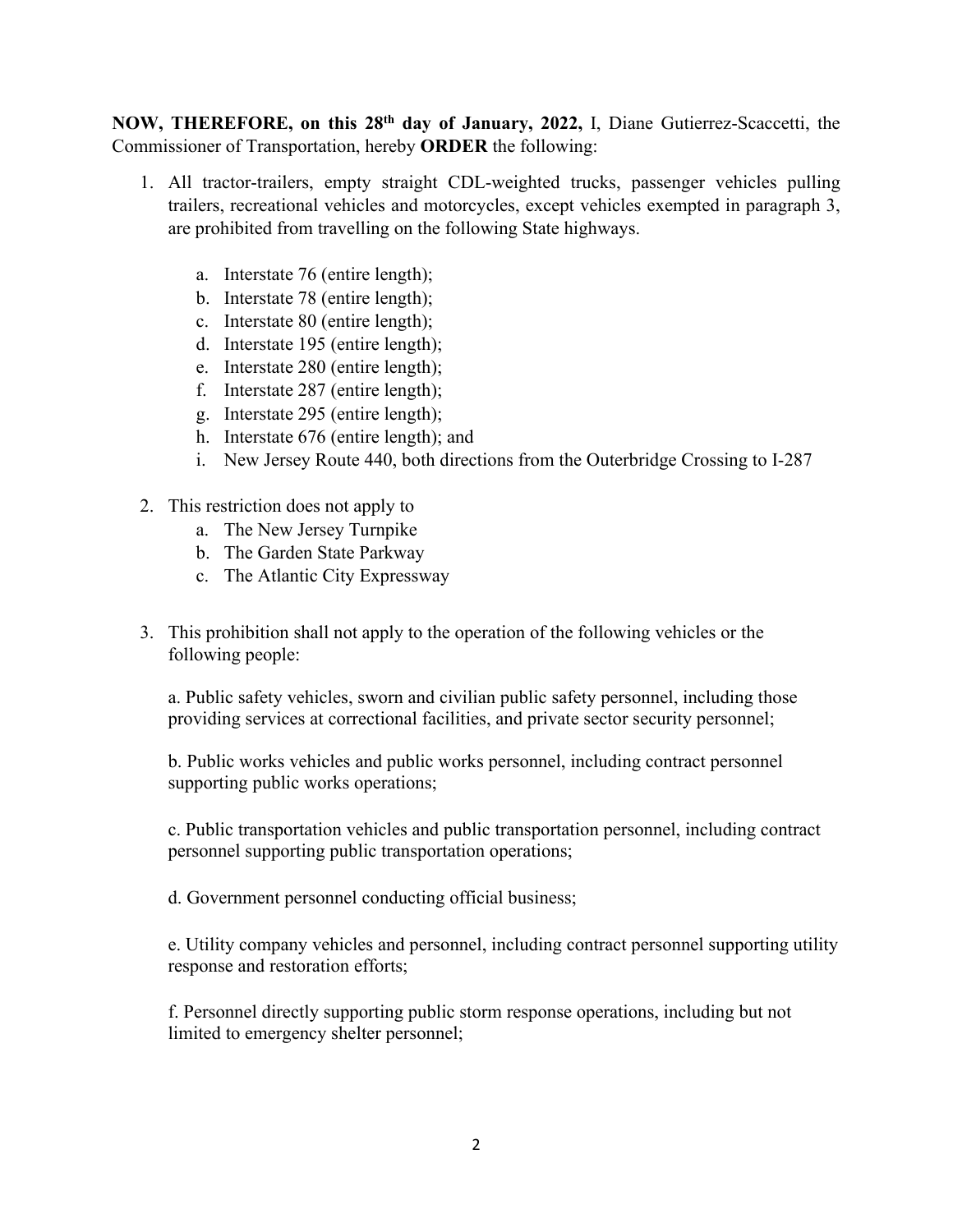g. Government, civilian, or contracted personnel involved with the transportation of medical supplies and/or medications, including but not limited to the COVID-19 vaccines;

h. Personnel supporting human services facilities, including but not limited to residential housing programs and human services shelter operations;

i. Healthcare personnel, including home healthcare personnel, personal care assistants, and veterinary personnel;

j. Personnel delivering or supporting services at healthcare facilities, including those that provide long-term care and mental health care, as well as hospitals and other healthcare facilities;

k. Vehicles and personnel providing critical supplies to healthcare facilities, including those that provide long-term care and mental health care, as well as hospitals and other healthcare facilities;

l. News media;

m. Private sector snow removal equipment engaged in, or traveling in connection with the removal or clearance of snow and ice from public or private sector facilities;

n. Patients traveling for the purpose of receiving urgent critical care, and persons traveling with those patients who are necessary to facilitate that urgent critical care;

o. Travel necessary to maintain critical private sector facilities, services and operations, and to deliver or support critical private sector services and supplies, in critical infrastructure sectors such as energy, fuel, financial systems, and the provision of critical commodities; and

p. Travel to support business operations that provide critical services to the public, including gasoline stations, pharmacies, food stores, and hardware stores.

- 4. This Order is not intended to prohibit the Attorney General of New Jersey; the State Director of Emergency Management, who is the Superintendent of the State Police; or the Adjutant General of the New Jersey National Guard from taking any actions that they may deem necessary regarding the State highways listed in paragraph 1 above.
- 5. This Order shall take effect at 5:00 PM. Friday, January 28, 2022 and shall remain in effect until such time that this Order is terminated.